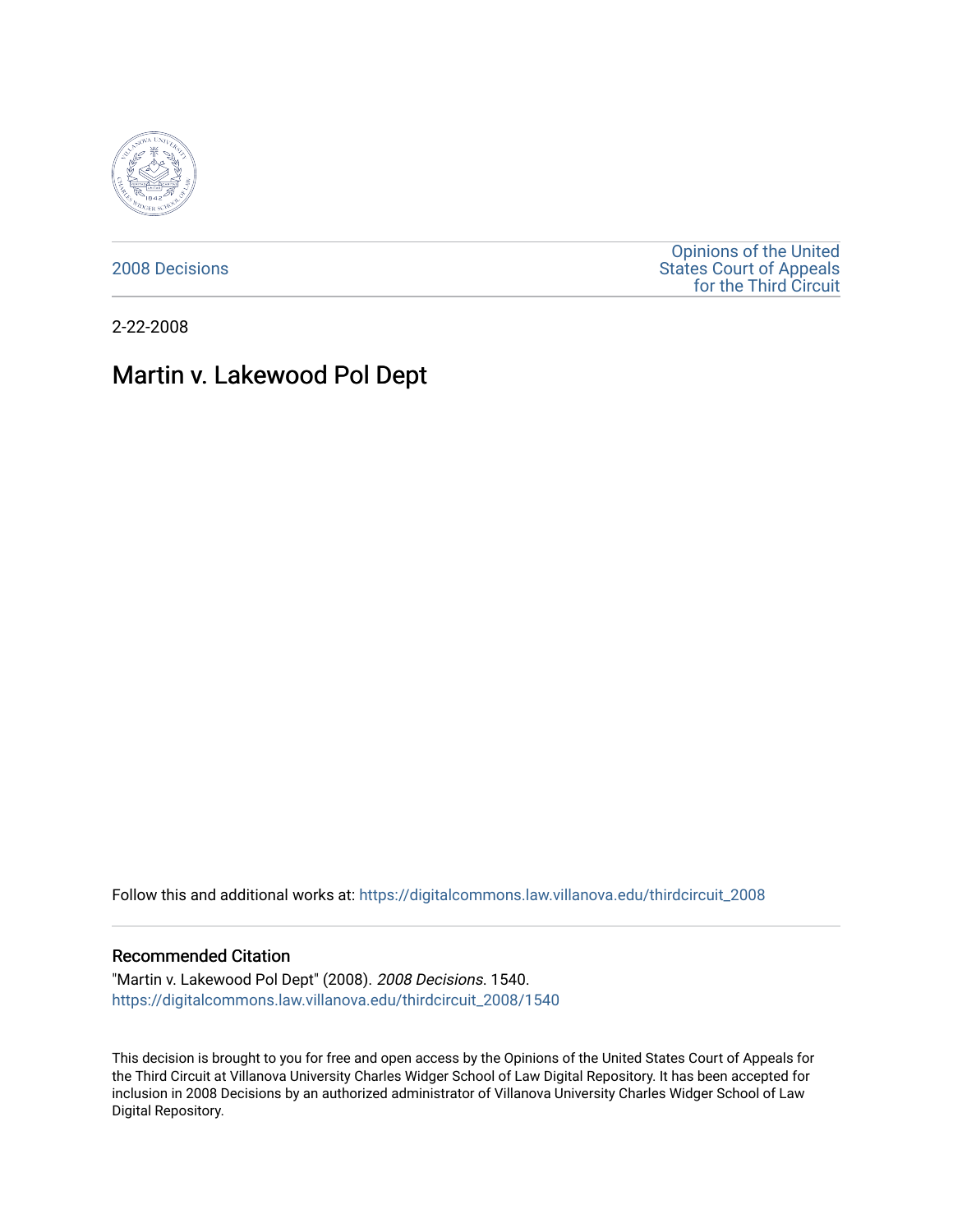### **ALD-130 NOT PRECEDENTIAL**

# UNITED STATES COURT OF APPEALS FOR THE THIRD CIRCUIT

\_\_\_\_\_\_\_\_\_\_\_

No. 07-4542

HENRY G. MARTIN, JR., Appellant,

v.

LAKEWOOD POLICE DEPARTMENT; CHARLIE CUNLIFFE, COMMISSIONER LAKEWOOD POLICE DEPARTMENT INDIVIDUALLY AND OFFICIAL CAPACITY AND MAYOR OF TOWNSHIP OF LAKEWOOD; WAYNE R. YHOST, DIRECTOR OF PUBLIC SAFETY; RICHARD DOE AND JOHN DOE UNKNOWN POLICE OFFICER FOR THE TOWNSHIP OF LAKEWOOD NEW JERSEY; LEROY MARSHALL, INDIVIDUAL AND OFFICIAL CAPACITY; HARRY VAN DEZILVER, POLICE OFFICER INDIVIDUAL AND OFFICIAL CAPACITY; GUILLERMO CLARKE, POLICE OFFICER INDIVIDUAL AND OFFICIAL CAPACITY; FELIX RIVERIA, OFFICER INDIVIDUAL AND OFFICIAL CAPACITY; PINE BELT CHEVY INCORPORATED; DAVID KIDD, MANAGER

> On Appeal from the United States District Court for the District of New Jersey (D.C. Civ. No. 05-cv-2593) District Judge: Honorable Garrett E. Brown, Jr.

Submitted for Possible Dismissal Under 28 U.S.C. § 1915(e)(2)(B) or Summary Action Under Third Circuit LAR 27.4 and I.O.P. 10.6 February 14, 2008

Before: SLOVITER, FISHER and HARDIMAN, Circuit Judges.

(Filed: February 22, 2008 )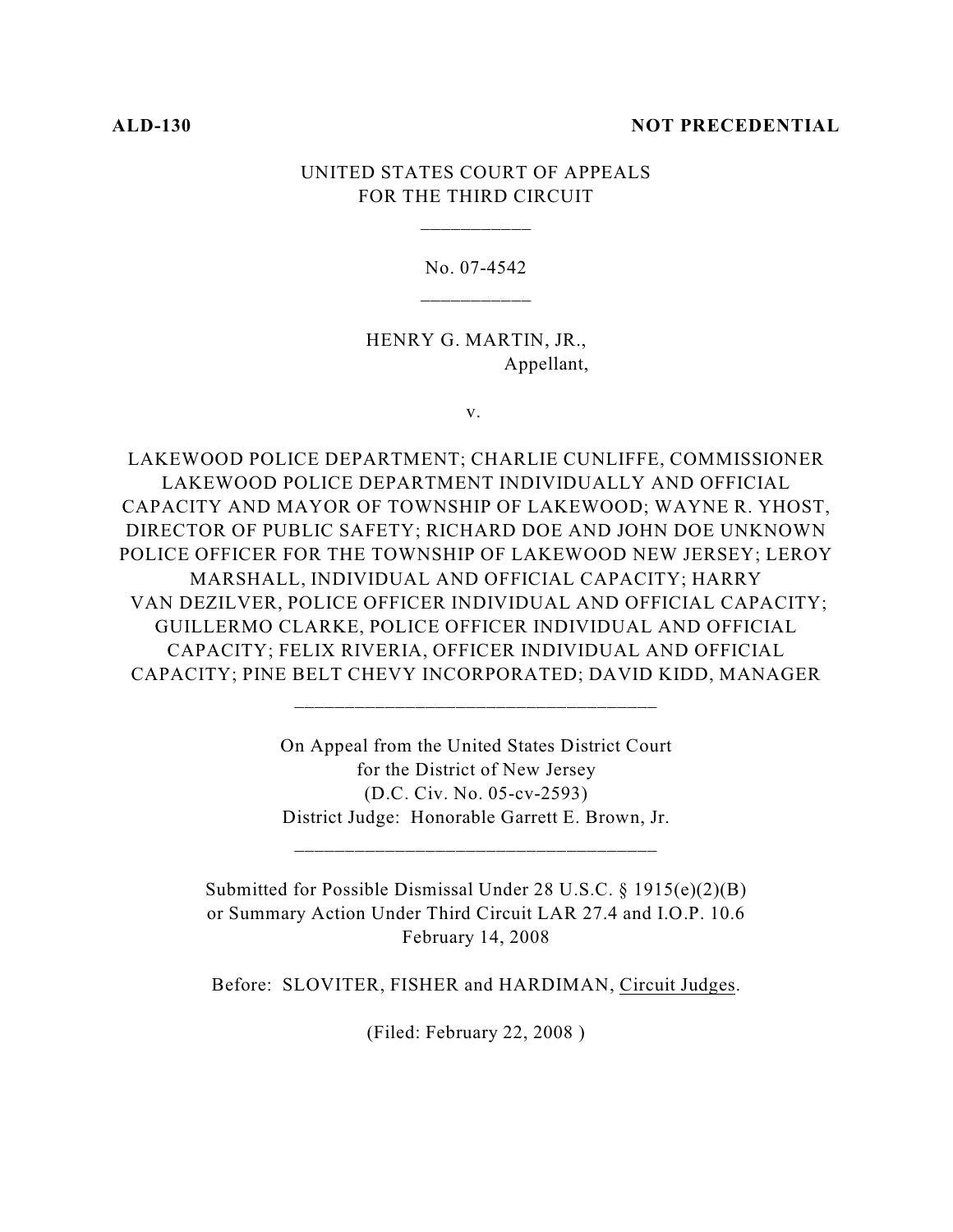# OPINION \_\_\_\_\_\_\_\_\_

\_\_\_\_\_\_\_\_\_

#### PER CURIAM

Appellant, Henry G. Martin, Jr., appeals from two District Court orders: the first granting summary judgment in favor of Defendants Pine Belt Chevy Inc. ("Pine Belt") and David Kidd, the manager of Pine Belt ("Kidd"); the second granting summary judgment in favor of Defendants Lakewood Police Department, Lakewood Police Department Commissioner Charlie Cunliffe, Lakewood Director of Public Safety Wayne R. Yhost, Lakewood Police Department Officers Guillermo Clarke, Leroy Marshall, Felix Riveria, and Harry Van Dezilver (collectively "the Municipal Defendants").

# **I. Background**

On July 2, 2004, Martin was driving his vehicle in the vicinity of Martin Luther King Blvd. in Lakewood, New Jersey. Officers Leroy Marshall and Felix Riveria (the "officers") were patrolling the area in plainclothes and in an unmarked car when they first noticed Martin's car. The second time they noticed, Martin's car was parked in front of an area well known for drug activity and a person was leaning into the window, which Martin does not deny. Acting on what appeared to the officers to be a potential drug transaction, they began to follow Martin.

The officers claim, and Martin does not deny, that Martin failed to make the appropriate traffic signal three times while they were following his vehicle. When Martin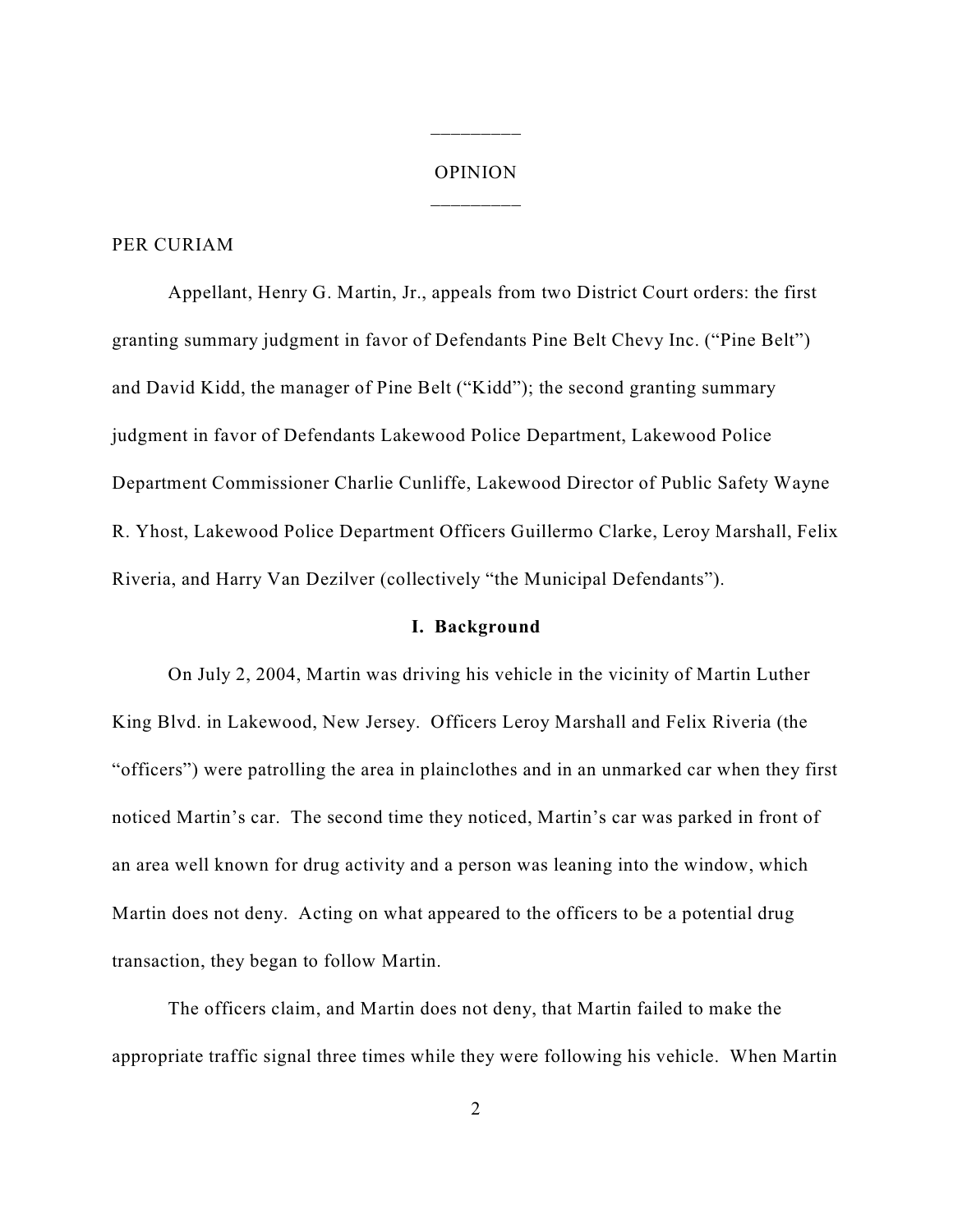arrived at home, he decided to move his vehicle from his private parking space to side parking. After placing his car in reverse he collided with the unmarked police car, striking the front of the officers' vehicle. Whether the officers hit Martin's parked car, or whether Martin hit the officers' unmarked car while backing up, is disputed. Officer Guillermo Clark responded to the scene, completed an accident report and issued a summons to Martin for careless driving based on Martin's admission that he was distracted and backed his vehicle into the vehicle operated by Officer Marshall. The officers issued Martin three traffic summonses for failure to give a proper signal and one summons for careless driving. All of the summonses were dismissed by the Lakewood municipal court after Officers Marshall and Riveria failed to appear at the hearing.

Martin filed a complaint alleging constitutional violations under 42 U.S.C. §§ 1983, 1985(3), 1986 and 1988. He alleges that the officers involved in the incident engaged in racial profiling, filed a false accident report and issued groundless traffic citations, violating his right to equal protection under the Fourteenth Amendment. He further alleges that the collision amounted to an illegal seizure, violating his Fourth Amendment rights. The District Court granted the municipal Defendants' motion on June 8, 2007. Martin also appeals from the District Court's December 7, 2006 order granting summary judgment in favor of Defendants Pine Belt and Kidd. Martin filed a timely notice of appeal.

3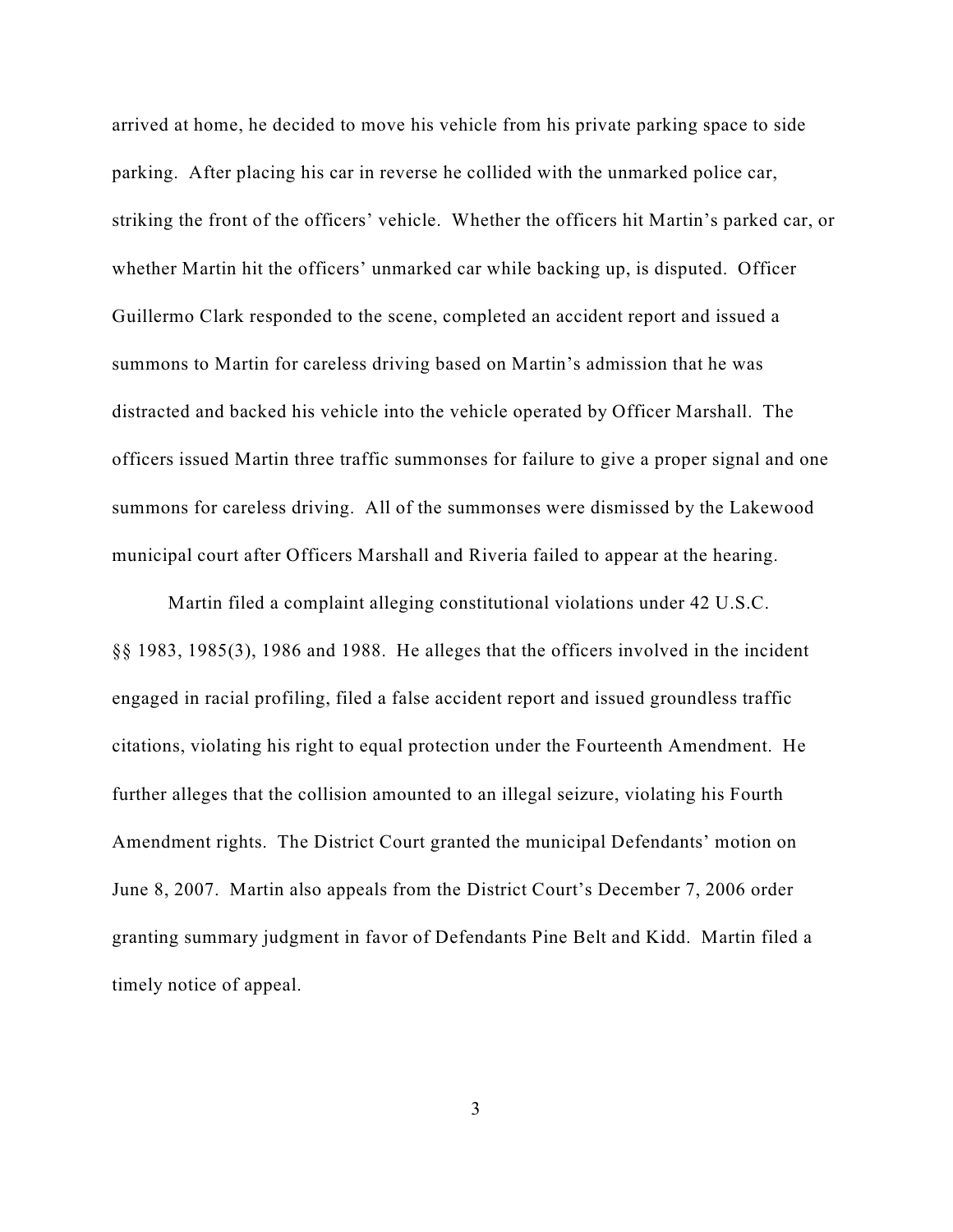#### **II. Discussion**

## **A. Defendants Pine Belt and Kidd**

Martin's claims against Pine Belt and Kidd are based on the vehicle loan agreement between Pine Belt and the Lakewood Police Department set forth in a contract dated April 5, 1989 (the "Contract"). Martin alleges that Pine Belt loaned the vehicles to the Department, including the unmarked vehicle used during the events at issue, knowing that the police were "performing unreasonable, arbitrary and capacious [sic] stops based on race in the black community," and that Kidd allowed the Lakewood Police Department to borrow and use unregistered motor vehicles. (Compl. ¶¶ 13-14.)

The District Court granted summary judgment in favor of Pine Belt and Kidd because neither acted "under color of state law." "Section 1983 provides a federal cause of action for the deprivation, under color of law, of a citizen's rights, privileges, or immunities secured by the Constitution and laws of the United States." Livadas v. Bradshaw, 512 U.S. 107, 132 (1994) (quotations omitted) (citing Maine v. Thiboutot, 448 U.S. 1, 4 (1980)). "Private persons, jointly engaged with state officials in the challenged action, are acting 'under color' of law for purposes of § 1983 actions." Dennis v. Sparks, 449 U.S. 24, 27-28 (1980) (citing Adickes v. S. H. Kress & Co., 398 U.S. 144, 152 (1970)). However, such private persons must prove that they were "willful participant[s] in joint action with the State or its agents." Id. at 27; see also Adickes, 398 U.S. at 152 (plaintiff entitled to relief under 1983 against private party if she can prove that private

4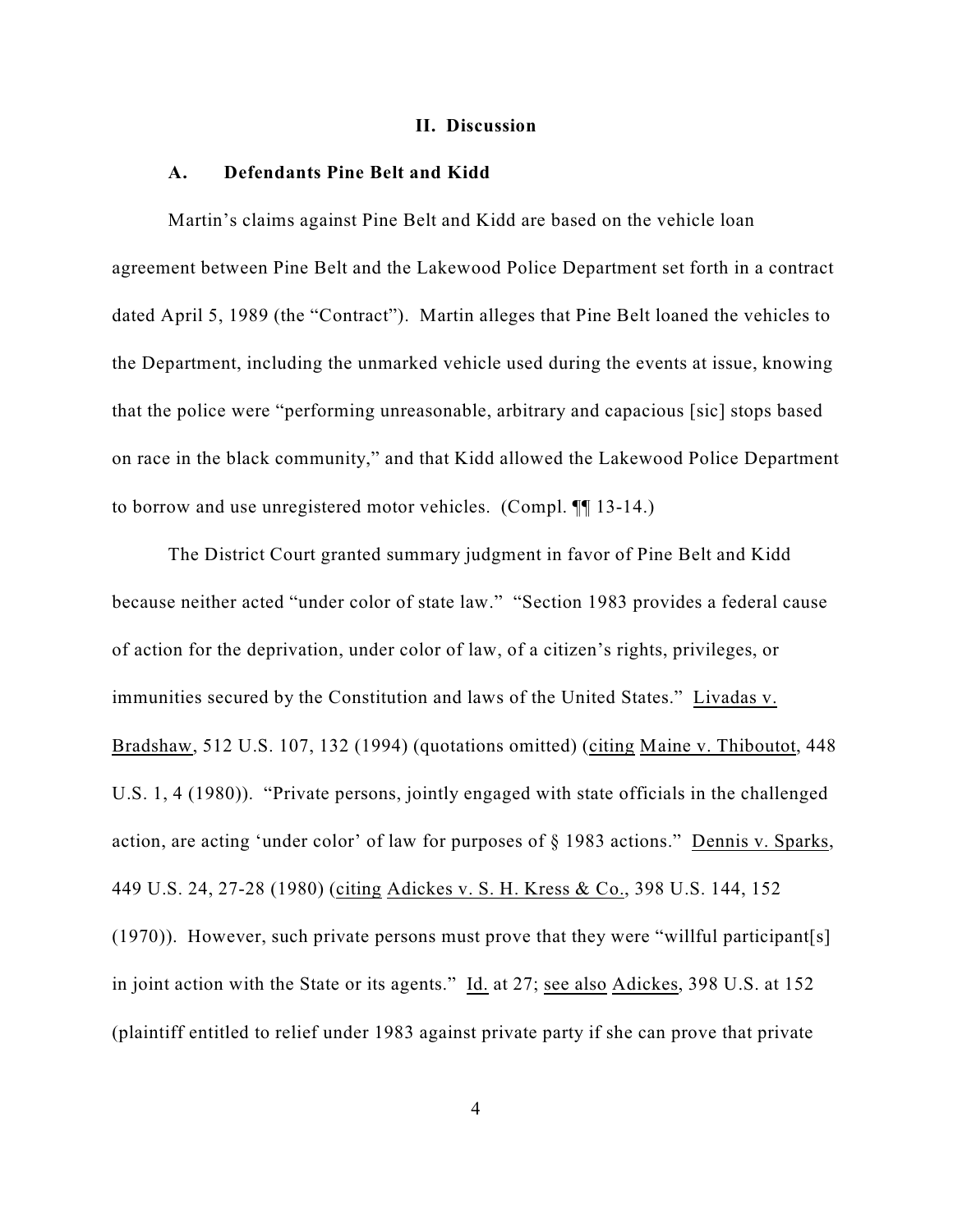party and police officer "reached an understanding" to cause her arrest on impermissible grounds). The "inquiry must be whether there is a sufficiently close nexus between the state and the challenged action of the . . . entity so that the action of the latter may be fairly treated as that of the State itself." Jackson v. Metro. Edison Co., 419 U.S. 345, 351 (1974). A plaintiff can establish such a nexus by alleging and proving the elements of a civil conspiracy between a state and private actor to violate an individual's rights. Melo v. Hafer, 912 F.2d 628, 638 n.11 (3d Cir. 1990) (citing Adickes, 398 U.S. at 152). Martin fails to provide either direct or circumstantial evidence of such a conspiracy.

Martin contends that the joint participation or "nexus" requirement is met because Pine Belt loans vehicles to the Municipal Defendants with "full knowledge" that they are violating the Constitution by engaging in racial profiling. He alleges that the contract between the Municipal Defendants and Pine Belt constitutes evidence of a conspiracy or "formal arrangement" to engage in a "joint action plan . . . to allow unregistered vehicles to be used by undercover police officer [sic] in law enforcement." (Pl's Opp'n at ¶ 9.) He further claims that the indemnification provision in the contract is evidence of Pine Belt's knowledge that they might be implicated in a lawsuit against the Municipal Defendants.<sup>1</sup> Martin also submits that Pine Belt and the Municipal Defendants are

<sup>&</sup>lt;sup>1</sup> Paragraph 10 of the Contract provides that "[t]he Township shall indemnify, save and hold harmless, Pine Bel [sic] Chevrolet, Co., Inc., from any and all claims, judgments or expenses including counsel fees, arising from the usuage [sic] of all vehicles whic [sic] are the subject of this Agreement." (Def's Motion, Exh. A, ¶ 10.)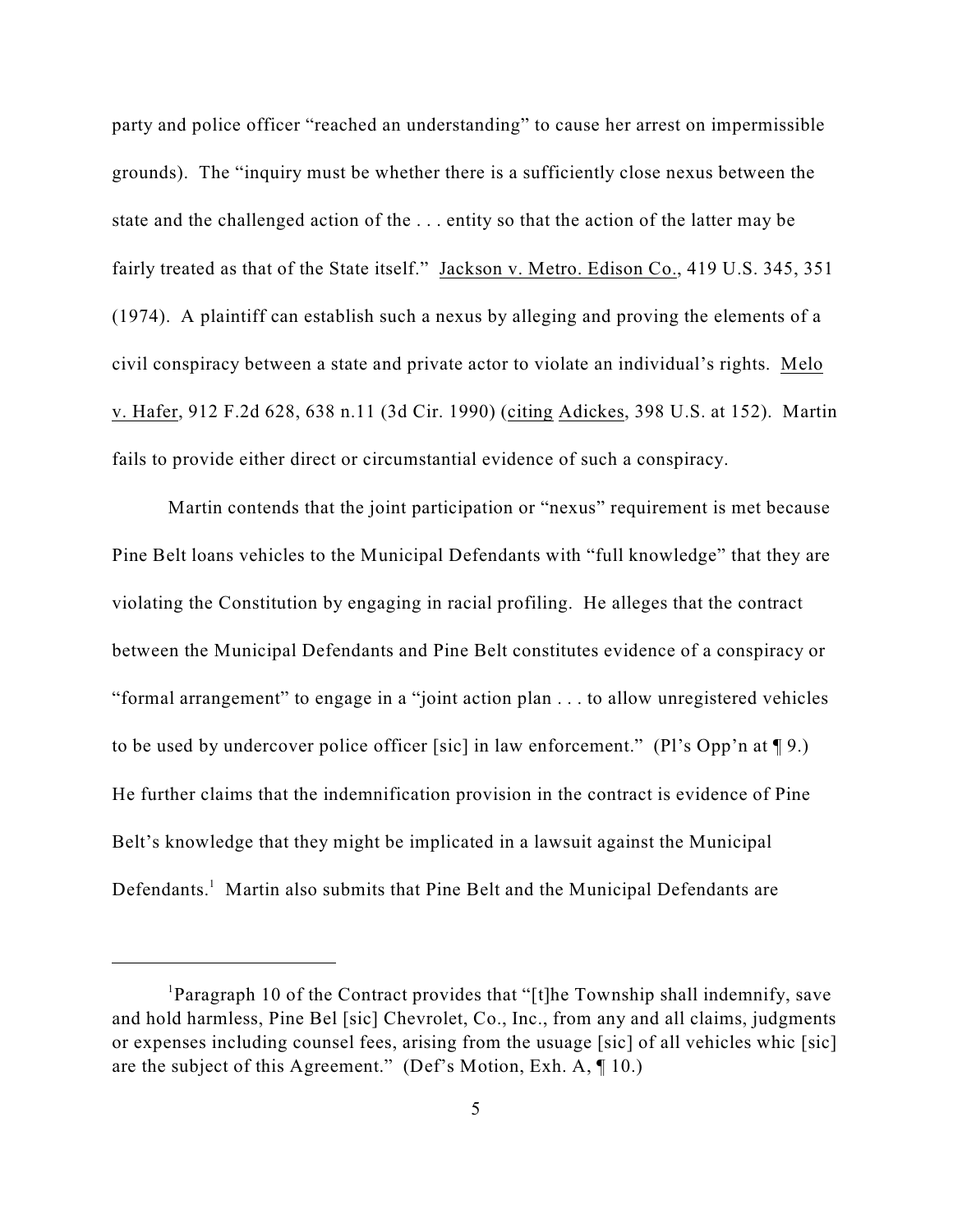represented by the same counsel and must therefore be considered "intertwined" for purposes of finding state action.

Viewing the underlying facts in the light most favorable to Martin, and drawing all reasonable inferences in his favor, Anderson v. Liberty Lobby, Inc., 477 U.S. 242, 255 (1986), we cannot conclude that a triable issue of fact exists with regard to Pine Belt or Kidd's willful participation in the alleged wrongful conduct. There is simply no evidence of a contractual or other agreement to involve Pine Belt or Kidd in any law enforcement decisions with regard to the undercover activities of the Municipal Defendants. The contract at issue is limited entirely to the leasing arrangement. Martin has presented no evidence that Pine Belt or Kidd had any knowledge of the day-to-day law enforcement operations of the Lakewood Police Department, much less any participation with their alleged profiling activities.

#### **B. The Municipal Defendants**

The District Court granted summary judgment in favor of the Municipal Defendants under three separate theories. First, summary judgment was granted to Defendant officers Clarke, Marshall, Riveria, and Van Dezilver because the Court concluded they were entitled to qualified immunity. When examining whether officers are entitled to qualified immunity, we first determine whether the conduct alleged by the plaintiff violated a constitutional right. Scott v. Harris, 127 S. Ct. 1769, 1774 (2007); see also Showers v. Spangler, 182 F.3d 165, 172 (3d Cir. 1999). If so, the second step is to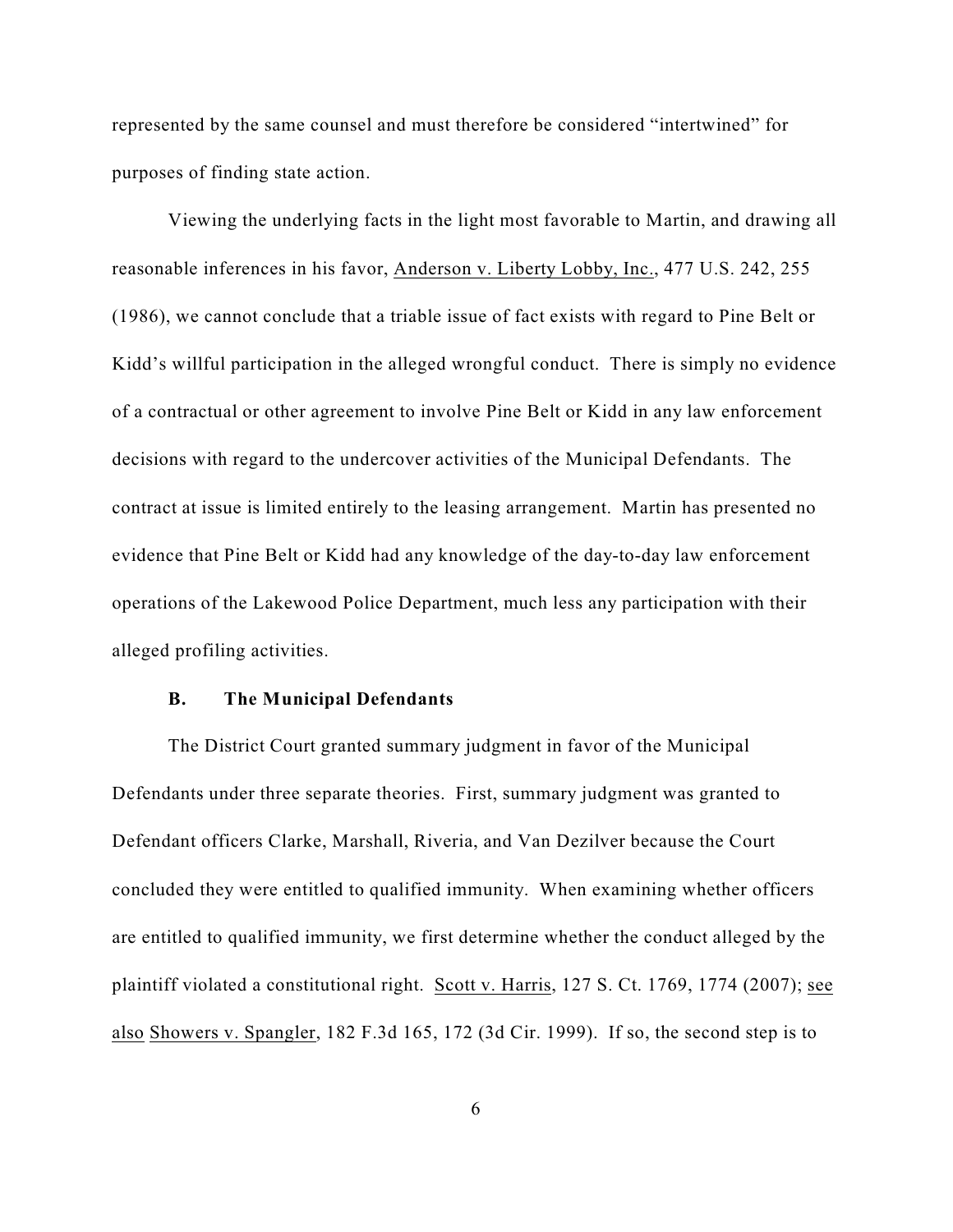determine whether the unlawfulness of the action would have been apparent to an objectively reasonable official. Showers, 182 F.3d at 172. An officer's subjective intent in carrying out the challenged action is immaterial to a qualified immunity analysis. Instead, "whether an official protected by qualified immunity may be held personally liable for an allegedly unlawful official action generally turns on the 'objective legal reasonableness' of the action, assessed in light of the legal rules that were 'clearly established' at the time it was taken." Anderson v. Creighton, 483 U.S. 635, 639 (1987) (citation omitted); see also Berg v. County of Allegheny, 219 F.3d 261, 272 (3d Cir. 2000).

Here, Officers Riveria and Marshall noticed Martin's car twice, the second time parked in an area known for drug activity. They observed a person leaning into the window of his vehicle. Suspecting drug activity they began to follow Martin. While following him, the officers observed Martin failing to signal when making multiple turns. They did not issue Martin a traffic summons until after the collision between the unmarked police vehicle and Martin's vehicle had occurred.

We agree with the District Court that Martin's assertions that Defendants caused the accident and filed a false report to deprive him of his constitutional rights are bare allegations of malice that are not sufficient to defeat immunity because the Defendants acted in an objectively reasonable manner by filing an accident report and issuing Martin four traffic summonses. See id. The officers followed Martin based on their reasonable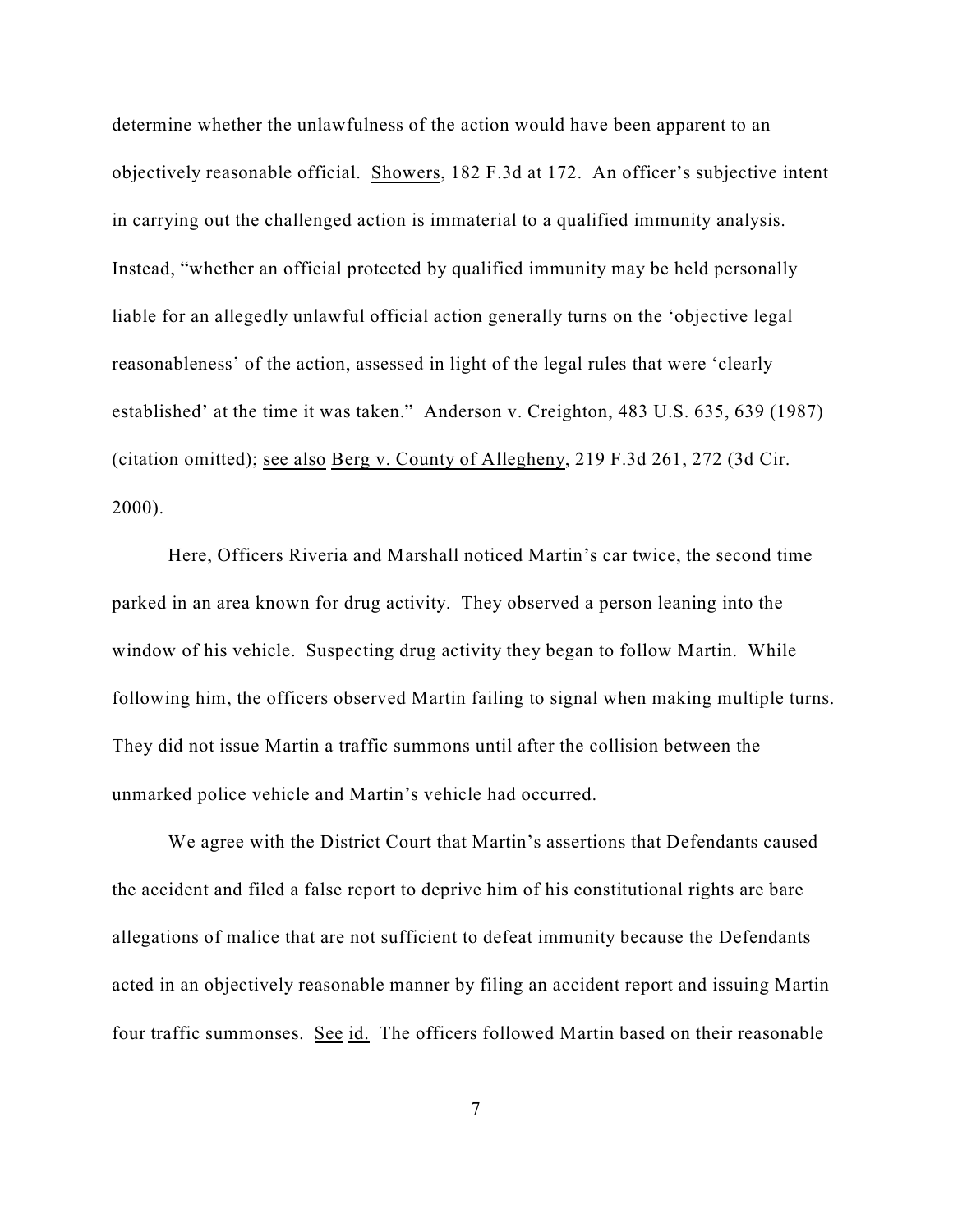suspicion that drug activity had taken place, and continued to follow him after he had committed what a reasonable officer would believe were multiple traffic violations. Even if the officers issued the citations to Martin for improper motives, such evidence is "simply irrelevant" to a qualified immunity defense. Id. (subjective intent is not relevant to a qualified immunity analysis). Nor does the evidence support Martin's allegation that the officers purposely hit his car. Martin admits in his complaint that he placed his car in reverse and that he asked the officers why they did not blow their horn when they saw him backing up. (Compl. at  $\P$  28, 29.) Because we do not find that the officers violated Martin's constitutional rights by following him upon their reasonable suspicion of drug activity, their involvement in the collision or in the issuance of an accident report and traffic summonses, we need not proceed to the second step of the qualified immunity analysis. Scott v. Harris, 127 S. Ct. 1769, 1774 (2007) (citing Saucier v. Katz, 533 U.S. 194, 201 (2001)).

The District Court also correctly concluded that Defendant Lakewood Police Department was entitled to summary judgment because Martin's theory of respondeat superior was flawed. "[A] municipality cannot be held liable solely because it employs a tortfeasor – or, in other words, a municipality cannot be held liable under  $\S$  1983 on a respondeat superior theory." Monell v. Dep't of Soc. Servs. of City of N.Y., 436 U.S. 658, 691 (1978). Pursuant to Monell, Martin could only assert a claim under § 1983 against the police department if the alleged constitutional violation involved a policy